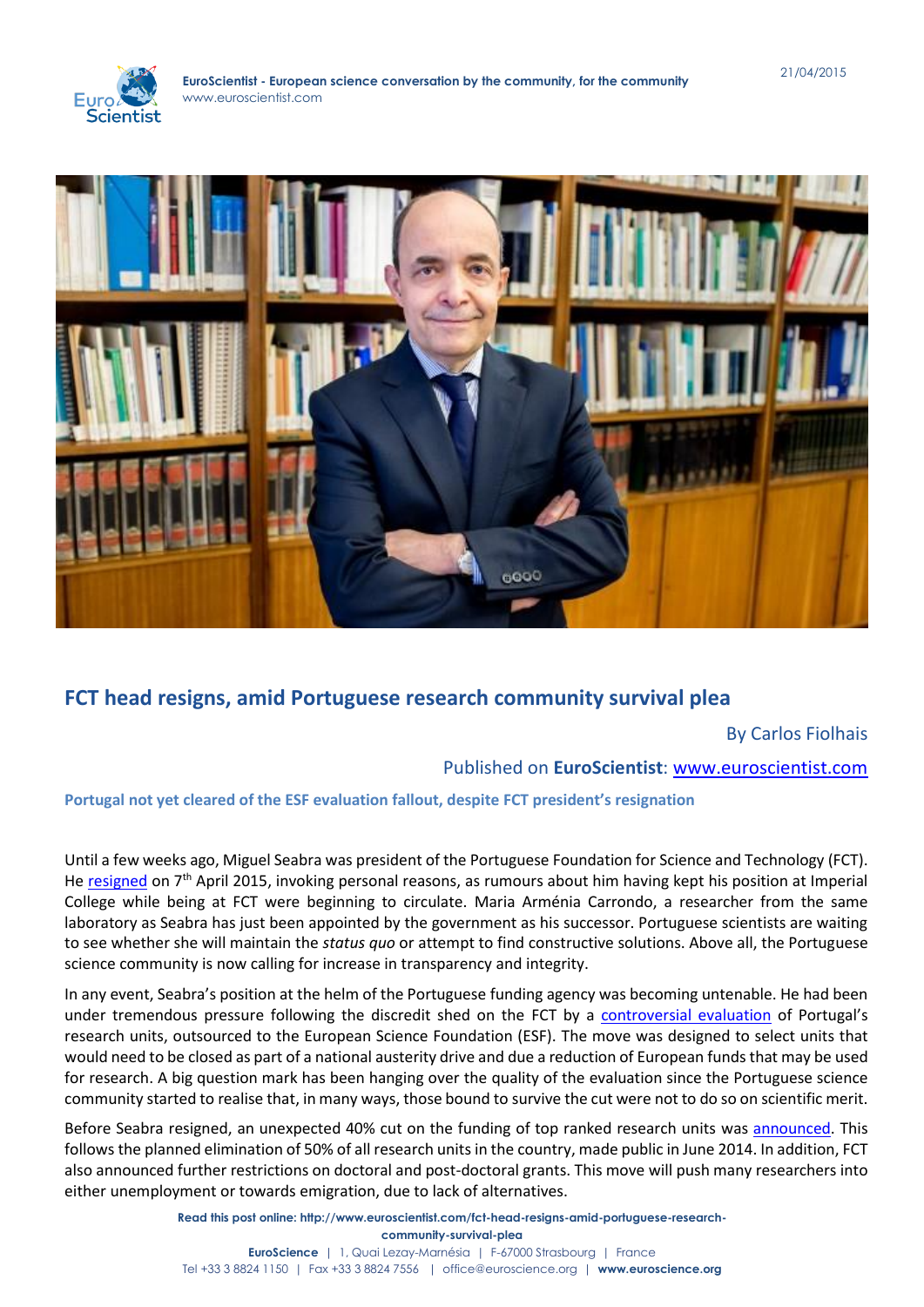

#### **Flawed evaluation**

As the questionable conditions of the FCT evaluation emerged, the disastrous situation for the Portuguese research community became increasingly obvious to international observers. As it turns out, Spanish astrophysicist Amaya Moro Martin was right. In October 2014, she wrote an [opinion piece](http://www.nature.com/news/a-call-to-those-who-care-about-europe-s-science-1.16086) in Nature, regarding science policy in Europe. She included a reference to Portugal saying: "Already reeling from budget cuts of 50% for universities and research centres, Portugal may now have to close half of its research units because of a flawed evaluation process supported by the ESF."

Shortly after that, the head of science support of ESF, Jean-Claude Worms, wrote an email to Amaya[, threatening her](http://dererummundi.blogspot.pt/2014/10/european-science-foundation-threatens.html)  [with a lawsuit.](http://dererummundi.blogspot.pt/2014/10/european-science-foundation-threatens.html) ESF backed off on this ridiculous intention a week later, perhaps realising that victimising a young researcher was not a good move. The ES[F wikipedia entry](http://en.wikipedia.org/wiki/European_Science_Foundation) sums up the impact the move has had on ESF's reputation in the following terms: "ESF was very much discredited after a controversial evaluation of the Portuguese research centres."

To say that the evaluation process is flawed is an understatement. It was a scam setup to justify the closure of half of the research units in the country and concentrate the major financial resources on a small number of units; incidentally, the units related to the current science policy makers in Portugal were awarded generous funding.

Some of the flaws have been identified by members of the Portuguese science community—with details described [here](http://dererummundi.blogspot.pt/2015/03/serious-flaws-in-science-assessment-in_3.html) and [here.](http://dererummundi.blogspot.pt/2015/03/science-assessment-in-portugal-another.html) They include changing the rules when the process was well underway. And they also involve the use of incorrect bibliometric data. The Council of Rectors of Portuguese Universities (CRUP), in November 2014, protested with strong words, qualifying the evaluation as '[a total failure.](http://dererummundi.blogspot.pt/2014/11/the-portuguese-rectors-on-european.html)' Three of the more outrageous issues identified, include the use of hidden quotas, an inadequate evaluation panel and the arbitrary allocation of funding.

#### **Hidden quotas**

But let's get further into the details of what went wrong. The evaluation was carried out in two stages. Only the units proceeding to stage two were eligible for the large part of the funding available. The others will have no funding at all or funding at such a low level that it will not allow them to pursue any activity. In short, units that are not proceeding to stage two are condemned to disappear.

What nobody knew at first is that half of the research units were condemned even before the evaluation had started. After legal pressure FCT made public the [contract with ESF.](https://www.fct.pt/apoios/unidades/avaliacoes/2013/docs/ESF_FCT%20Service%20Agreement.pdf) It then became obvious that ESF had been explicitly instructed to *a priori* exclude 50% of the units from stage two. The work plan for the panels spells it out in the following terms: "Stage 1 evaluation will result in a short list of half of the research units that will be selected to proceed to stage 2." ESF complied. To this day FCT stills denies the existence of quotas, making their own very peculiar interpretation of what is written in the contract (please [check for yourself\)](https://www.fct.pt/apoios/unidades/avaliacoes/2013/docs/ESF_FCT%20Service%20Agreement.pdf). Stage one did not include site visits, as is mandatory by law. Sitting at their desks, ESF evaluators simply killed half of the Portuguese research units at a stroke of the keyboard

#### **Light evaluation panel**

However, this was not, by far, the only issue. When it comes to the adequacy of the review panels, the operation details of the evaluation speak for themselves. ESF set up a very small number of panels. For example, in the 2007 international evaluation 15 mathematicians, six physicists and seven chemists were gathered in three panels to analyse the units of the corresponding disciplines.

In 2014, the ESF formed a single panel for the three disciplines, with only 11 members (one engineer, three physicists, four chemists and three mathematicians). This panel, which decided to shut down several condensed matter physics labs in the country, had a single condensed matter physicist. In stage two, a team of evaluators visiting an architecture unit did not include a single architect and there were several other examples of clear mismatches between panels and the units they were supposed to evaluate.

Tel +33 3 8824 1150 | Fax +33 3 8824 7556 | office@euroscience.org | **www.euroscience.org**